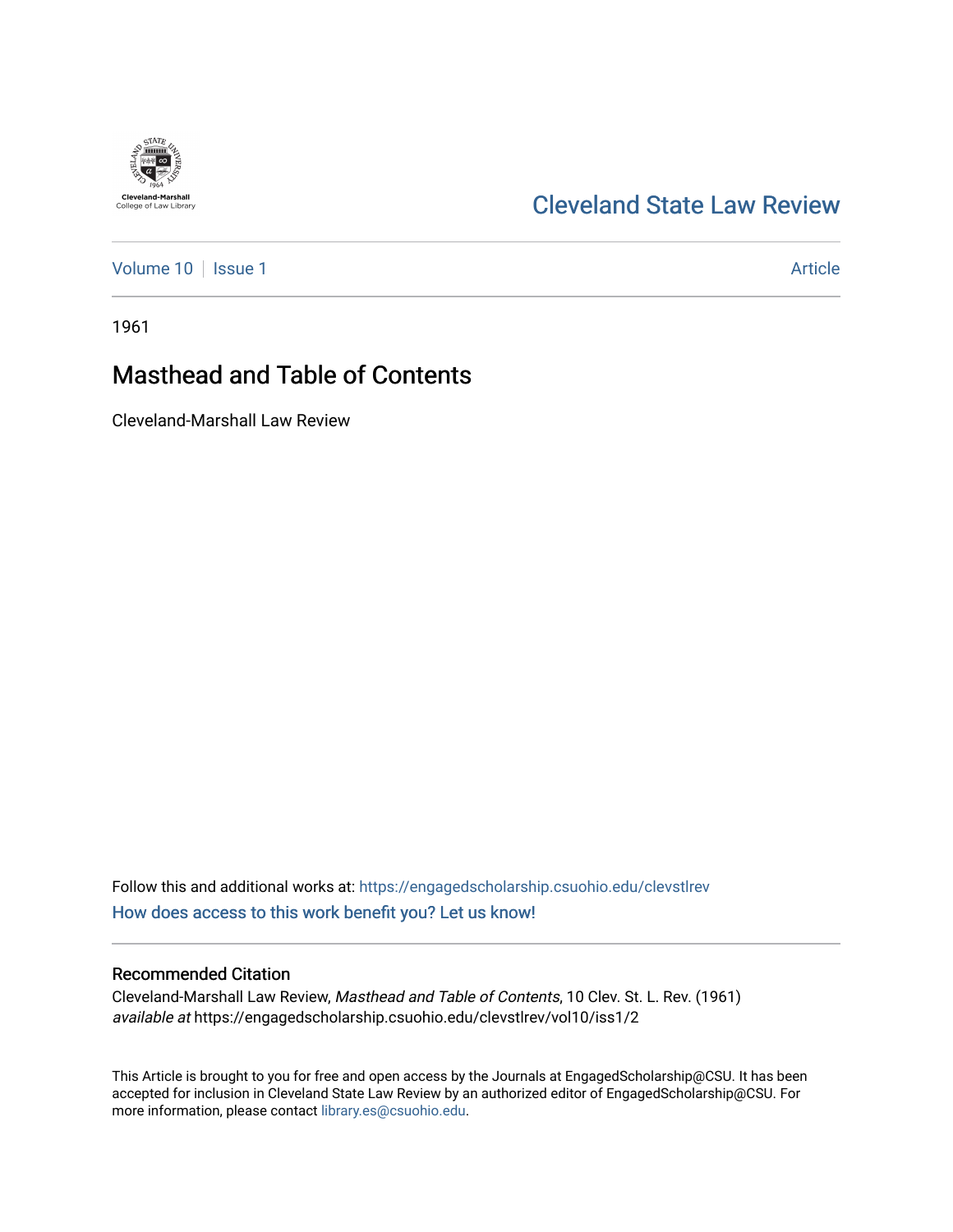### **CLEVELAND-MARSHALL** LAW REVIEW BOARD

B. **JOAN** HOLDRIDGE, *Issue Editor* RATHUEL L. MCCOLLUM, *Editor* IRWIN N. PERA, *Editor*

#### *Assistant Editors*

Sheldon E. Baskin William J. Hotes Richard H. Burgess<br>Ronald B. Cohen Robert B. Dunsmore Margaret Mazza Gordon M. Harrell Carl H. Miller Donald F. Harrington Robert E. Post Catherine H. Hotes

John E. Martindale<br>Margaret Mazza

*Faculty Advisors* HOWARD L. OLECK WILLIAM SAMORE

Published in January, May, and September at 1240 Ontario Street, Cleveland **13,** Ohio. SUBSCRnIPTION **\$5.00** per year; **\$1.75** per number.

The views expressed in the Cleveland-Marshall Law Review are those of the .authors of the individual articles and do not necessarily reflect the **opinions** of the Trustees, the Faculty, or the Alumni of Cleveland-Marshall Law School.

Member of The National Conference of Law Reviews.

VOL. 10, No. 1 **JANUARY,** 1961

#### **CONTENTS**

*Page*

| MALPRACTICE USED AS A HOSPITAL DEFENSE                              |    |
|---------------------------------------------------------------------|----|
| MALPRACTICE IN THE UNITED KINGDOM                                   | 10 |
| ANESTHETIC MALPRACTICE IN CANADA                                    | 19 |
| LUNG CANCER LIABILITY OF CIGARETTE MANU-<br><b>FACTURERS</b>        | 35 |
| INSURANCE COMPANY INTERFERENCE IN PER-<br>SONAL INJURY LAW PRACTICE | 42 |